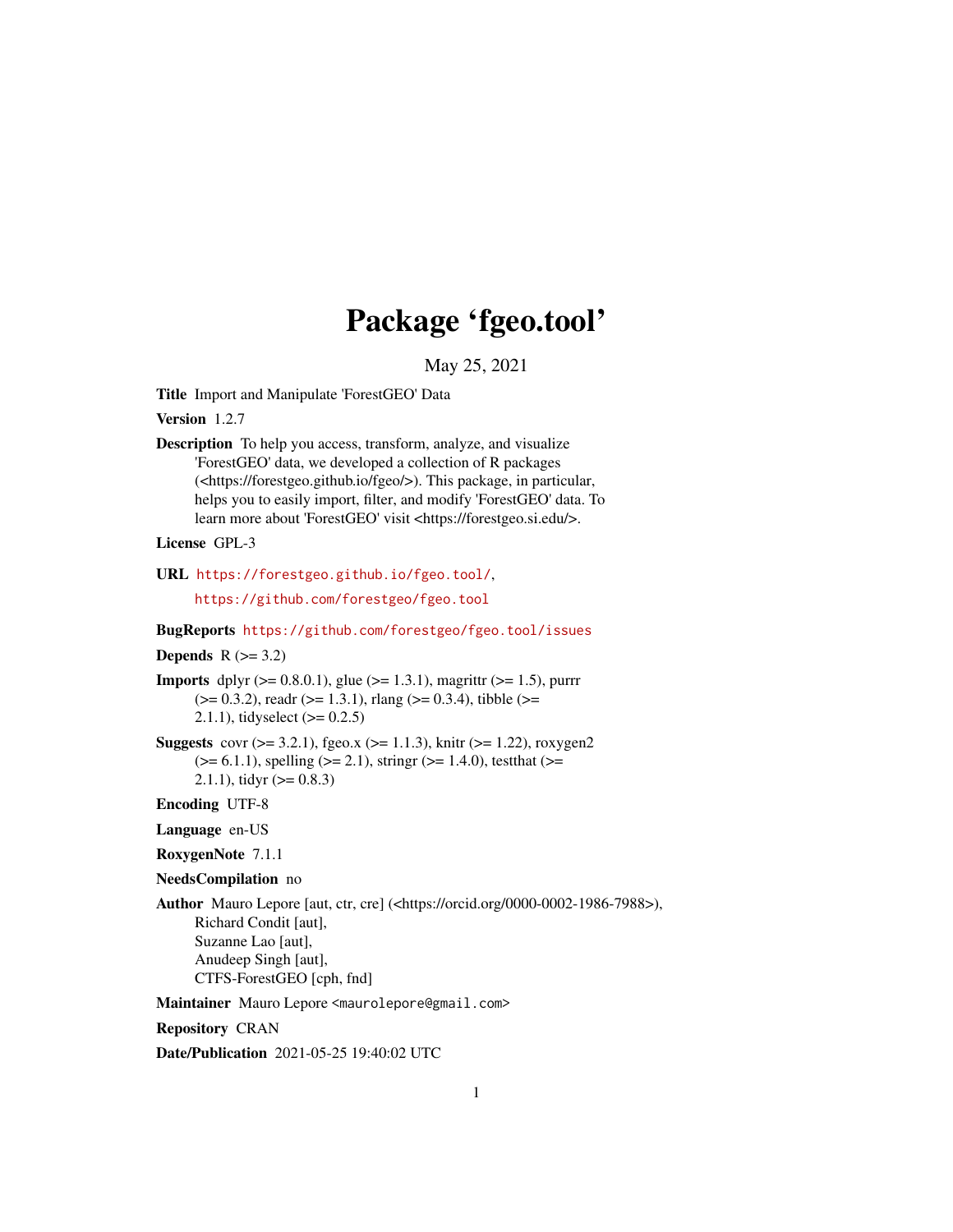## <span id="page-1-0"></span>R topics documented:

| Index | 15 |
|-------|----|
|       |    |
|       |    |
|       |    |
|       |    |
|       |    |
|       |    |
|       |    |
|       |    |

<span id="page-1-1"></span>add\_status\_tree *Add column* status\_tree *based on the status of all stems of each tree.*

#### Description

Add column status\_tree based on the status of all stems of each tree.

#### Usage

```
add_status_tree(data, status_a = "A", status_d = "D")
```
#### Arguments

data A ForestGEO-like dataframe: A *ViewFullTable*, *tree* or *stem* table. status\_a, status\_d Sting to match alive and dead stems; it corresponds to the values of the variable status (in census tables) or Status (with capital "S" in ViewFull tables).

#### Value

The input data set with the additional variable status\_tree.

#### See Also

Other functions to add columns to dataframes: [add\\_subquad\(](#page-2-1)), [add\\_var\(](#page-3-1))

Other functions for ForestGEO data: [add\\_subquad\(](#page-2-1)), [add\\_var\(](#page-3-1))

Other functions for fgeo census: [add\\_var\(](#page-3-1)), [guess\\_plotdim\(](#page-0-0)), [pick\\_drop](#page-7-1)

Other functions for fgeo vft: [add\\_subquad\(](#page-2-1)), [add\\_var\(](#page-3-1)), [guess\\_plotdim\(](#page-0-0)), [pick\\_drop](#page-7-1)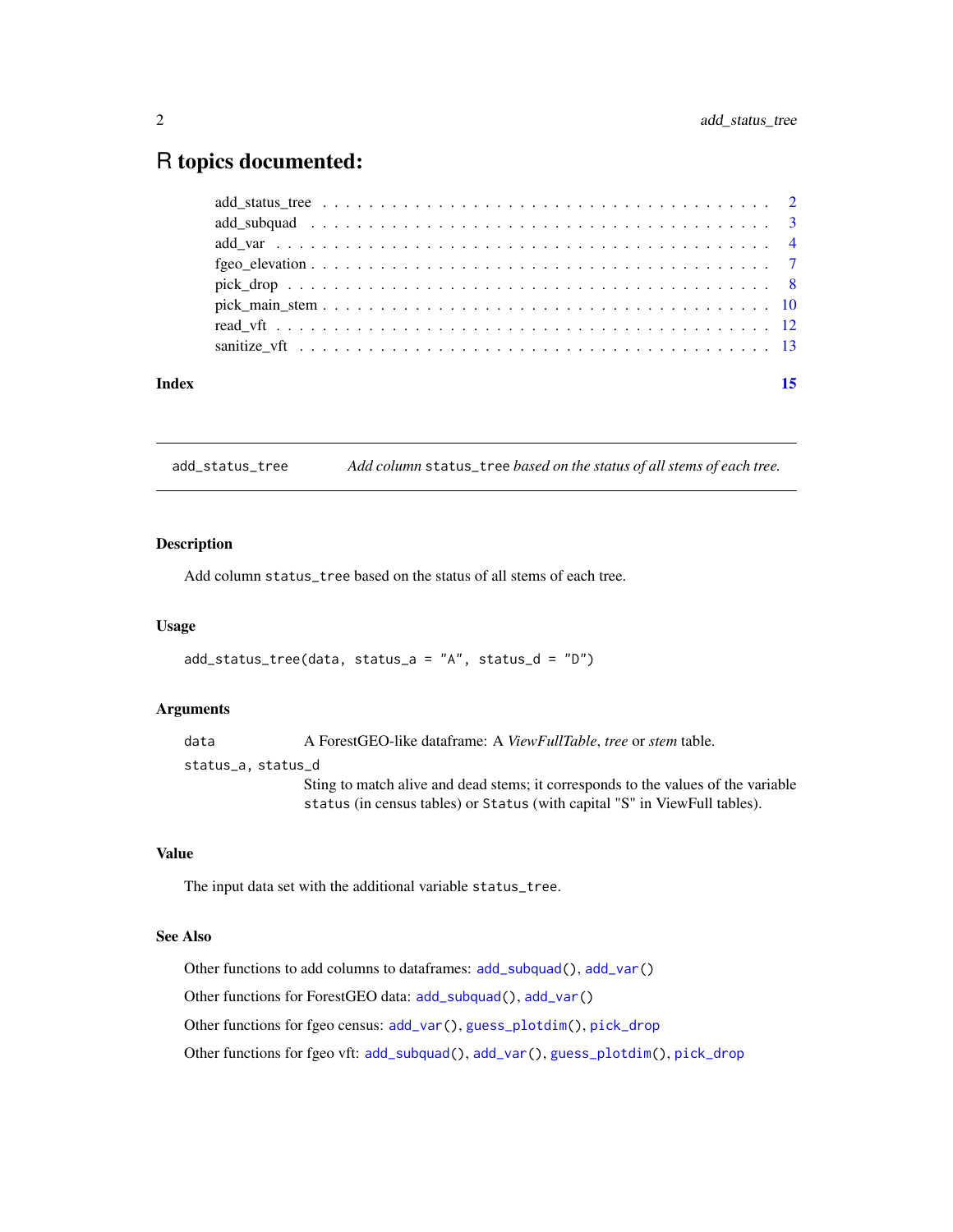### <span id="page-2-0"></span>add\_subquad 3

#### Examples

| stem <- tribble(                      |          |          |                |
|---------------------------------------|----------|----------|----------------|
| ~CensusID, ~treeID, ~stemID, ~status, |          |          |                |
| 1,                                    | 1,       | 1,       | $"A"$ ,        |
| 1,                                    | 1,       | 2,       | $"D"$ ,        |
| 1,                                    | 2,       | 3,       | $"D"$ ,        |
| 1,                                    | 2,       | 4,       | $"D"$ ,        |
| 2,                                    | 1,       | 1,       | $"A"$ ,        |
| 2,                                    | 1,       | 2,       | $"G"$ ,        |
| 2,<br>2,                              | 2,<br>2, | 3,<br>4, | $"D"$ ,<br>"G" |
|                                       |          |          |                |

add\_status\_tree(stem)

<span id="page-2-1"></span>add\_subquad *Add column* subquadrat *based on* QX *and* QY *coordinates.*

### Description

Add column subquadrat based on QX and QY coordinates.

#### Usage

 $add\_subquad(data, x_q, y_q = x_q, x_sq, y_sq = x_sq, subquad\_offset = NULL)$ 

### Arguments

|                                     | A dataframe with quadrat coordinates QX and QY (e.g. a ViewFullTable).                             |
|-------------------------------------|----------------------------------------------------------------------------------------------------|
|                                     | Size in meters of a quadrat's side. For ForestGEO sites, a common value is 20.                     |
| 5.                                  | Size in meters of a subquadrat's side. For ForestGEO sites, a common value is                      |
| sents the column number.            | subquad_offset Either -1 or 1, to rest or add one unit to the digit of each subquadrat that repre- |
| First column is 0 First column is 1 |                                                                                                    |
| 04 14 24 34<br>03 13 23 33          | 14 24 34 44<br>13 23 33 43                                                                         |
|                                     |                                                                                                    |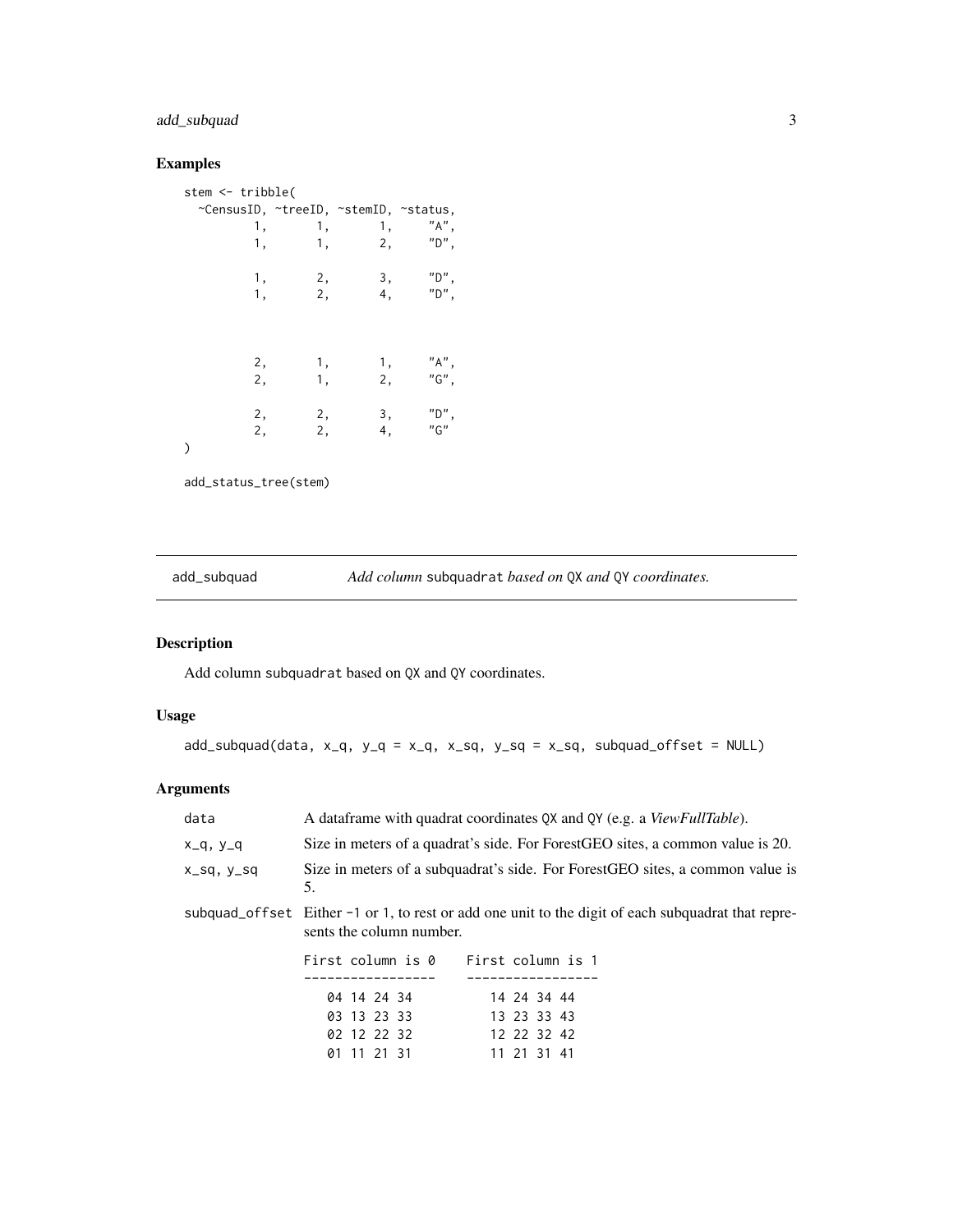#### <span id="page-3-0"></span>Value

Returns data with the additional variable subquadrat.

#### Author(s)

Anudeep Singh and Mauro Lepore.

#### See Also

Other functions to add columns to dataframes: [add\\_status\\_tree\(](#page-1-1)), [add\\_var\(](#page-3-1))

Other functions for ForestGEO data: [add\\_status\\_tree\(](#page-1-1)), [add\\_var\(](#page-3-1))

Other functions for fgeo vft: [add\\_status\\_tree\(](#page-1-1)), [add\\_var\(](#page-3-1)), [guess\\_plotdim\(](#page-0-0)), [pick\\_drop](#page-7-1)

#### Examples

```
vft <- tribble(
  ~\simQX, ~\simQY,
 17.9, 0,
  4.1, 15,
  6.1, 17.3,
  3.8, 5.9,
  4.5, 12.4,
  4.9, 9.3,
  9.8, 3.2,
 18.6, 1.1,
 17.3, 4.1,
  1.5, 16.3
)
add_subquad(vft, 20, 20, 5, 5)
add\_subquad(vft, 20, 20, 5, 5, subquad_ooffset = -1)
```
<span id="page-3-1"></span>

| add var |        |  |  | Add columns 1x/1y, QX/QY, index, col/row, hectindex, quad, |  |
|---------|--------|--|--|------------------------------------------------------------|--|
|         | gx/gy. |  |  |                                                            |  |

#### Description

These functions add columns to position trees in a forest plot. They work with *ViewFullTable*, *tree* and *stem* tables. From the input table, most functions use only the gx and gy columns (or equivalent columns). The exception is the function add\_gxgy() which inputs quadrat information. If your data lacks some important column, an error message will inform you which column is missing.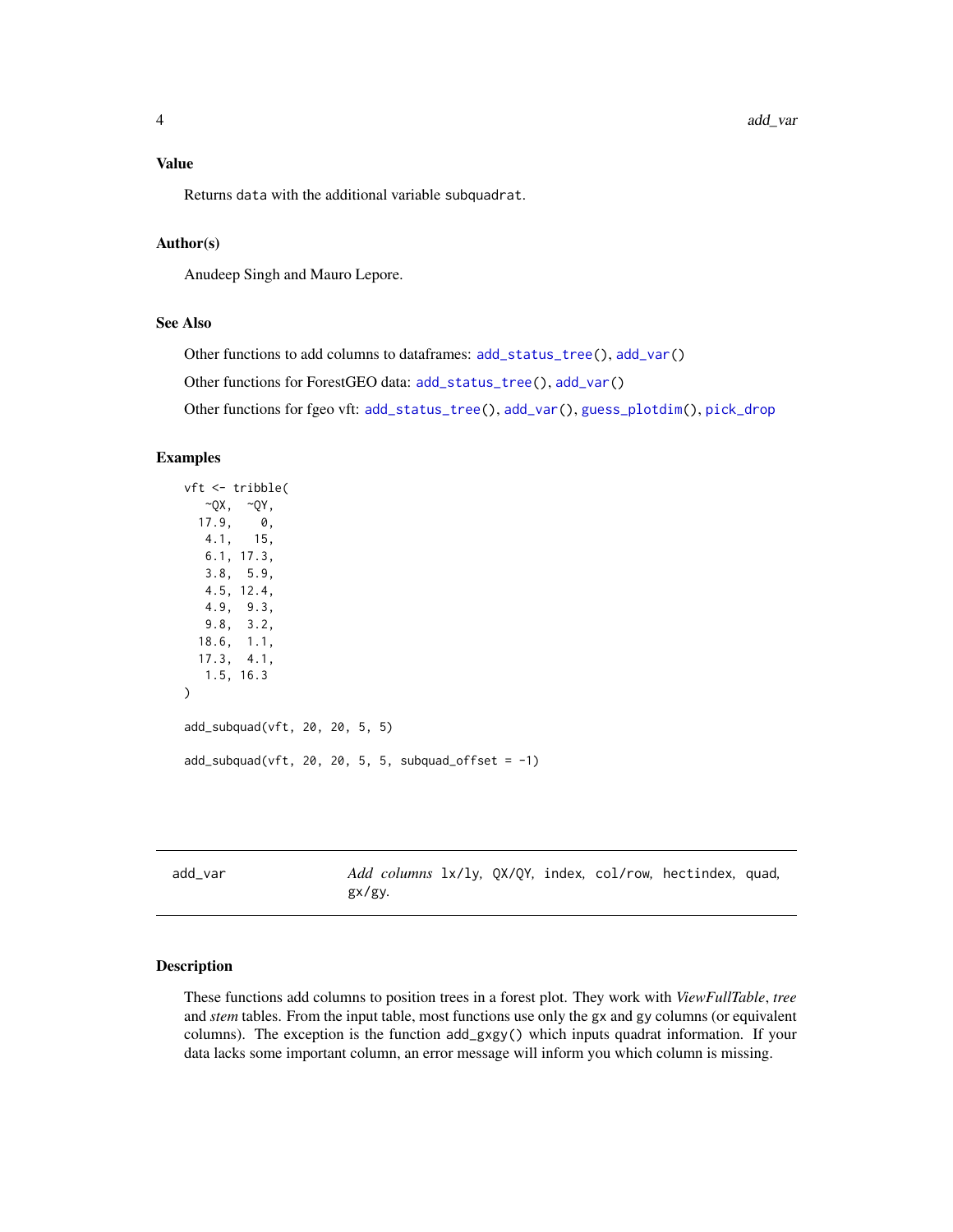<span id="page-4-0"></span>add\_var 5

#### Usage

```
add_lxly(data, gridsize = 20, plotdim = NULL)
add_qxqy(data, gridsize = 20, plotdim = NULL)
add_index(data, gridsize = 20, plotdim = NULL)
add_col_row(data, gridsize = 20, plotdim = NULL)
add_hectindex(data, gridsize = 20, plotdim = NULL)
add_quad(data, gridsize = 20, plotdim = NULL, start = NULL, width = 2)add_gxgy(data, gridsize = 20, start = 0)
```
#### Arguments

| data     | A ForestGEO-like dataframe: A <i>ViewFullTable</i> , <i>tree</i> or <i>stem</i> table.            |
|----------|---------------------------------------------------------------------------------------------------|
| gridsize | The grid size of the census plot (commonly $20 \text{ m}$ ).                                      |
| plotdim  | The global dimensions of the census plot (i.e. the maximum possible values of<br>$gx$ and $gy)$ . |
| start    | Defaults to label the first quadrat as "0101". Use 0 to label it as "0000" instead.               |
| width    | Number; width to pad the labels of plot-columns and -rows.                                        |

#### Details

These functions are adapted from the [CTFS R Package.](https://forestgeo.si.edu/explore-data/r-package-0)

#### Value

For any given var, a function add\_var() returns a modified version of the input dataframe, with the additional variable(s) var.

#### See Also

Other functions to add columns to dataframes: [add\\_status\\_tree\(](#page-1-1)), [add\\_subquad\(](#page-2-1))

- Other functions for ForestGEO data: [add\\_status\\_tree\(](#page-1-1)), [add\\_subquad\(](#page-2-1))
- Other functions for fgeo census: [add\\_status\\_tree\(](#page-1-1)), [guess\\_plotdim\(](#page-0-0)), [pick\\_drop](#page-7-1)

Other functions for fgeo vft: [add\\_status\\_tree\(](#page-1-1)), [add\\_subquad\(](#page-2-1)), [guess\\_plotdim\(](#page-0-0)), [pick\\_drop](#page-7-1)

#### Examples

x <- tribble(  $\begin{matrix} \mathbf{\widetilde{y}}\mathbf{x}\,, & & \mathbf{\widetilde{y}}\mathbf{y}\,, \\ \mathbf{0}\,, & & \mathbf{0}\,, \end{matrix}$ 0, 0, 50, 25, 999.9, 499.95,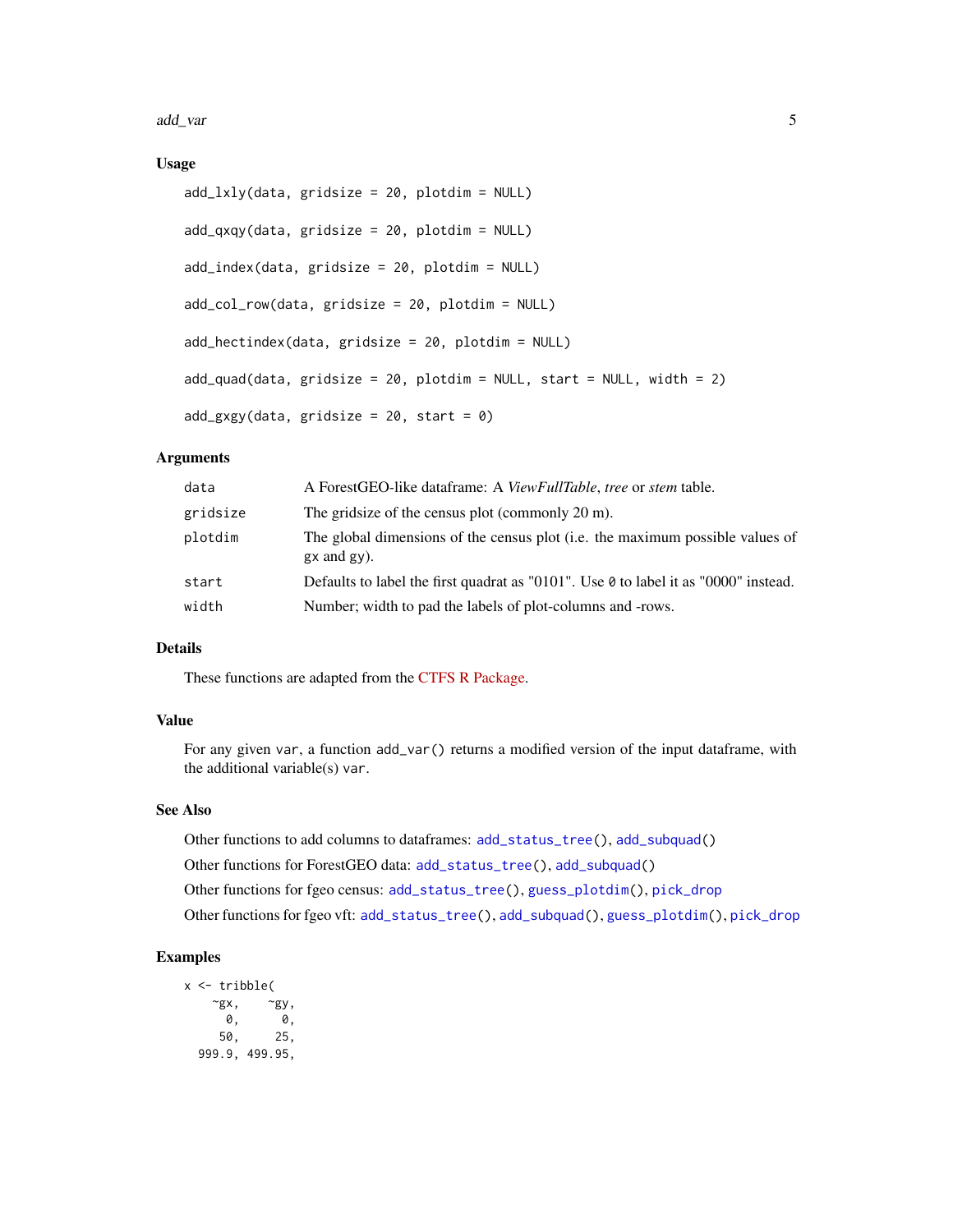```
1000, 500
)
# `gridsize` has a common default; `plotdim` is guessed from the data
add_lxly(x)
gridsize <- 20
plotdim <- c(1000, 500)
add_qxqy(x, gridsize, plotdim)
add_index(x, gridsize, plotdim)
add_hectindex(x, gridsize, plotdim)
add_quad(x, gridsize, plotdim)
add\_quad(x, gridsize, plotdim, start = 0)# `width` gives the nuber of digits to pad the label of plot-rows and
# plot-columns, e.g. 3 pads plot-rows with three zeros and plot-columns with
# an extra trhree zeros, resulting in a total of 6 zeros.
add\_quad(x, gridsize, plotdim, start = 0, width = 3)add_col_row(x, gridsize, plotdim)
# From `quadrat` or `QuadratName` --------------------------------------
x <- tribble(
 ~QuadratName,
       "0001",
       "0011",
       "0101",
       "1001"
)
# Output `gx` and `gy` ---------------
add_gxgy(x)
assert_is_installed("fgeo.x")
# Warning: The data may already have `gx` and `gx` columns
gxgy <- add_gxgy(fgeo.x::tree5)
select(gxgy, matches("gx|gy"))
# Output `col` and `row` -------------
# Create columns `col` and `row` from `QuadratName` with `tidyr::separate()`
# The argument `sep` lets you separate `QuadratName` at any positon
## Not run:
tidyr_is_installed <- requireNamespace("tidyr", quietly = TRUE)
stringr_is_installed <- requireNamespace("stringr", quietly = TRUE)
```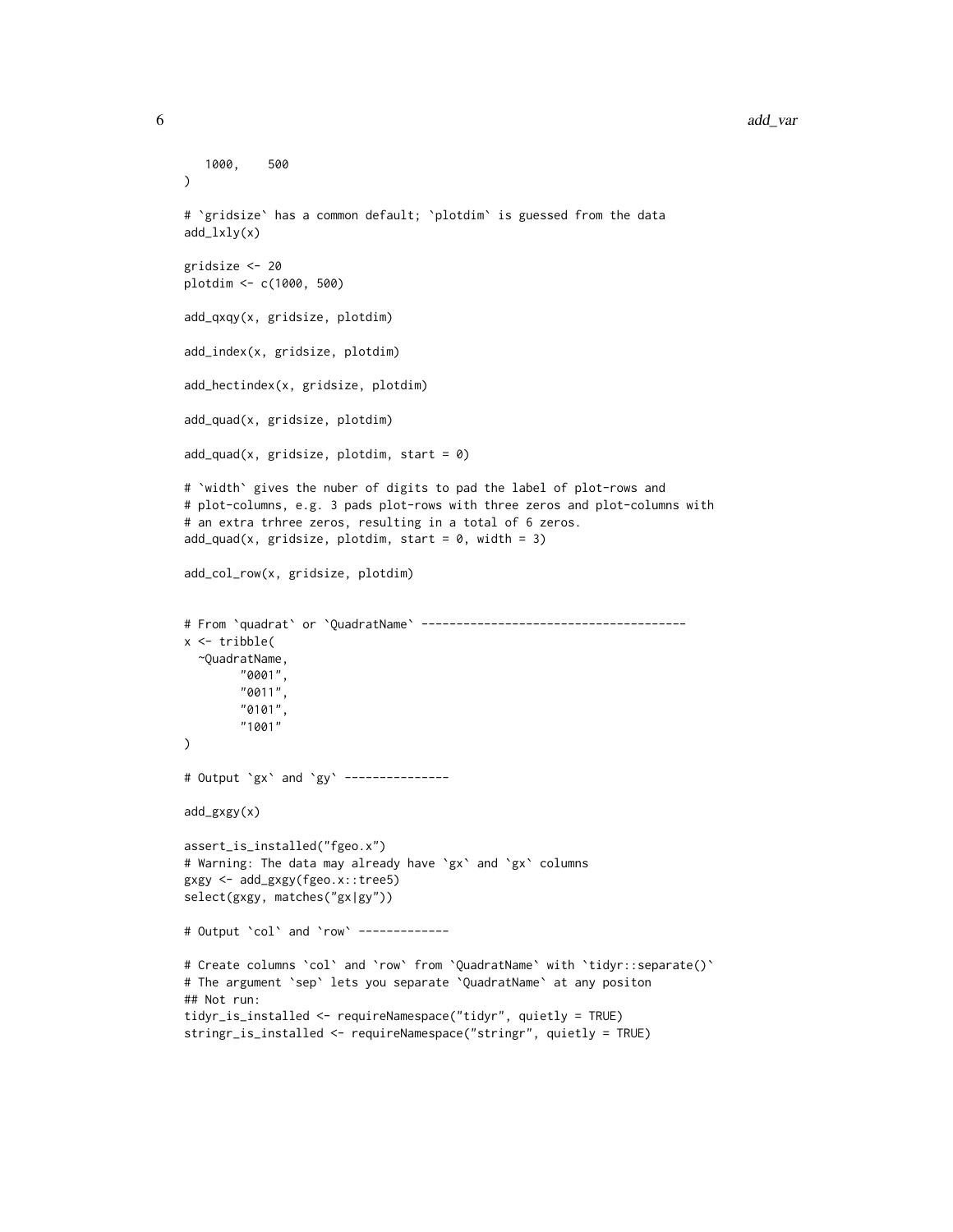```
if (tidyr_is_installed && stringr_is_installed) {
 library(tidyr)
 library(stringr)
 vft <- tibble(QuadratName = c("0001", "0011"))
 vft
 separate(
   vft,
   QuadratName,
   into = c("col", "row"),sep = 2)
 census <- select(fgeo.x::tree5, quadrat)
 census
 census$quadrat <- str_pad(census$quadrat, width = 4, pad = 0)
 separate(
   census,
   quadrat,
   into = c("col", "row"),sep = 2,remove = FALSE
 )
}
## End(Not run)
```
fgeo\_elevation *Create elevation data.*

#### Description

This function constructs an object of class "fgeo\_elevation". It standardizes the structure of elevation data to always output a dataframe with names gx, gy and elev.

#### Usage

```
fgeo_elevation(elev)
```
#### Arguments

elev One of these:

- A dataframe containing elevation data, with columns gx, gy, and elev, or x, y, and elev (e.g. fgeo.x::elevation\$col).
- A ForestGEO-like elevation list with elements xdim and ydim giving plot dimensions, and element col containing a dataframe as described in the previous item (e.g. fgeo.x::elevation).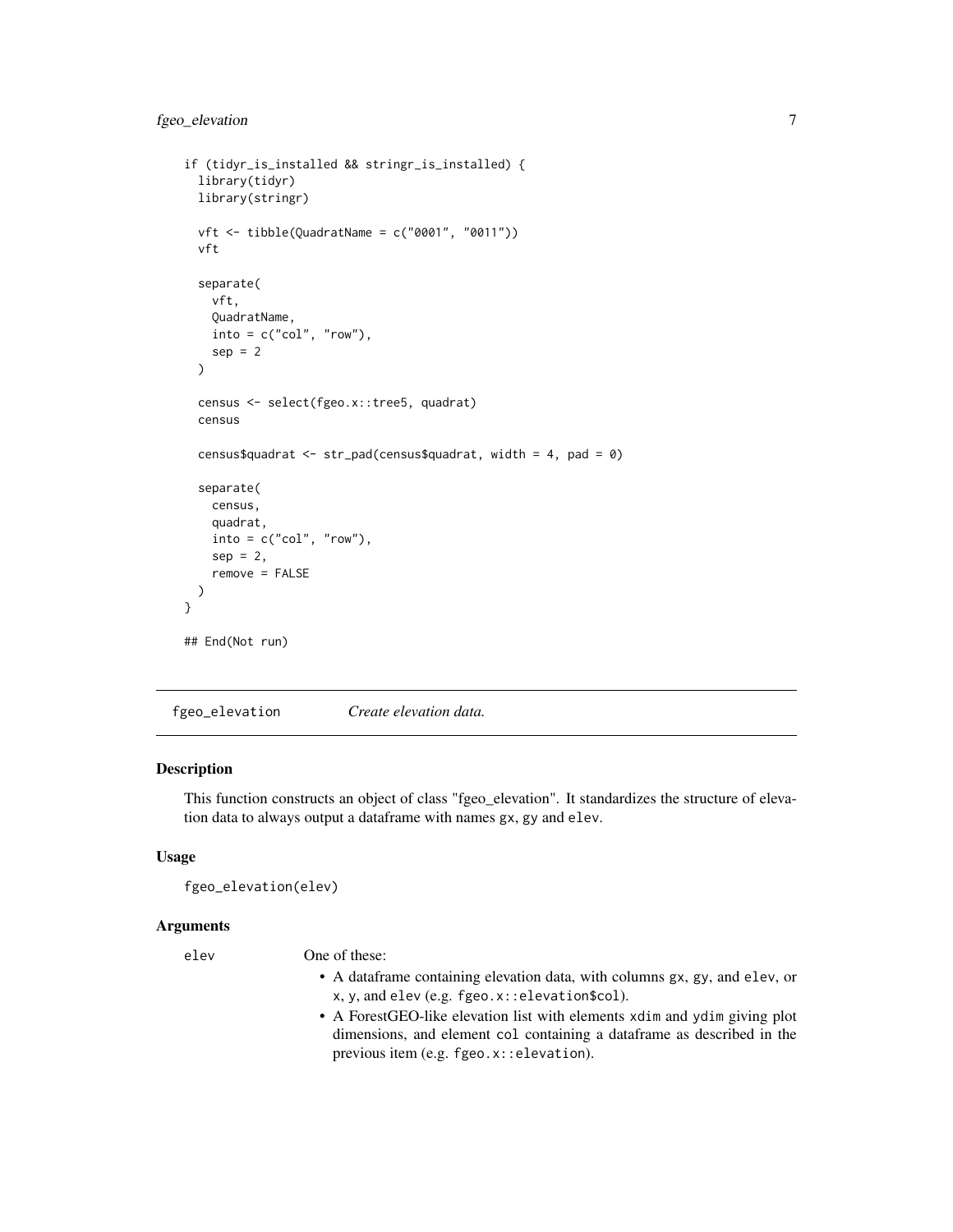<span id="page-7-0"></span>A dataframe with names x/gx, y/gy and elev.

#### Acknowledgments

This function was inspired by David Kenfack.

#### Examples

```
assert_is_installed("fgeo.x")
```

```
# Input: Elevation dataframe
elevation_df <- fgeo.x::elevation$col
fgeo_elevation(elevation_df)
```

```
class(elevation_df)
class(fgeo_elevation(elevation_df))
```

```
names(elevation_df)
names(fgeo_elevation(elevation_df))
```

```
# Input: Elevation list
elevation_ls <- fgeo.x::elevation
fgeo_elevation(elevation_ls)
```

```
class(elevation_ls)
class(fgeo_elevation(elevation_ls))
```

```
names(elevation_ls)
names(fgeo_elevation(elevation_ls))
```
<span id="page-7-1"></span>pick\_drop *Pick and drop rows from* ViewFullTable*,* tree*, and* stem *tables.*

#### Description

These functions provide an expressive and convenient way to pick specific rows from ForestGEO datasets. They allow you to remove missing values (with na. rm = TRUE) but conservatively default to preserving them. This behavior is similar to [base::subset\(\)](#page-0-0) and unlike dplyr::filter(). This conservative default is important because you want want to include missing trees in your analysis.

#### Usage

```
pick_dbh_min(data, value, na.rm = FALSE)
pick_dbh_max(data, value, na.rm = FALSE)
pick_dbh_under(data, value, na.rm = FALSE)
```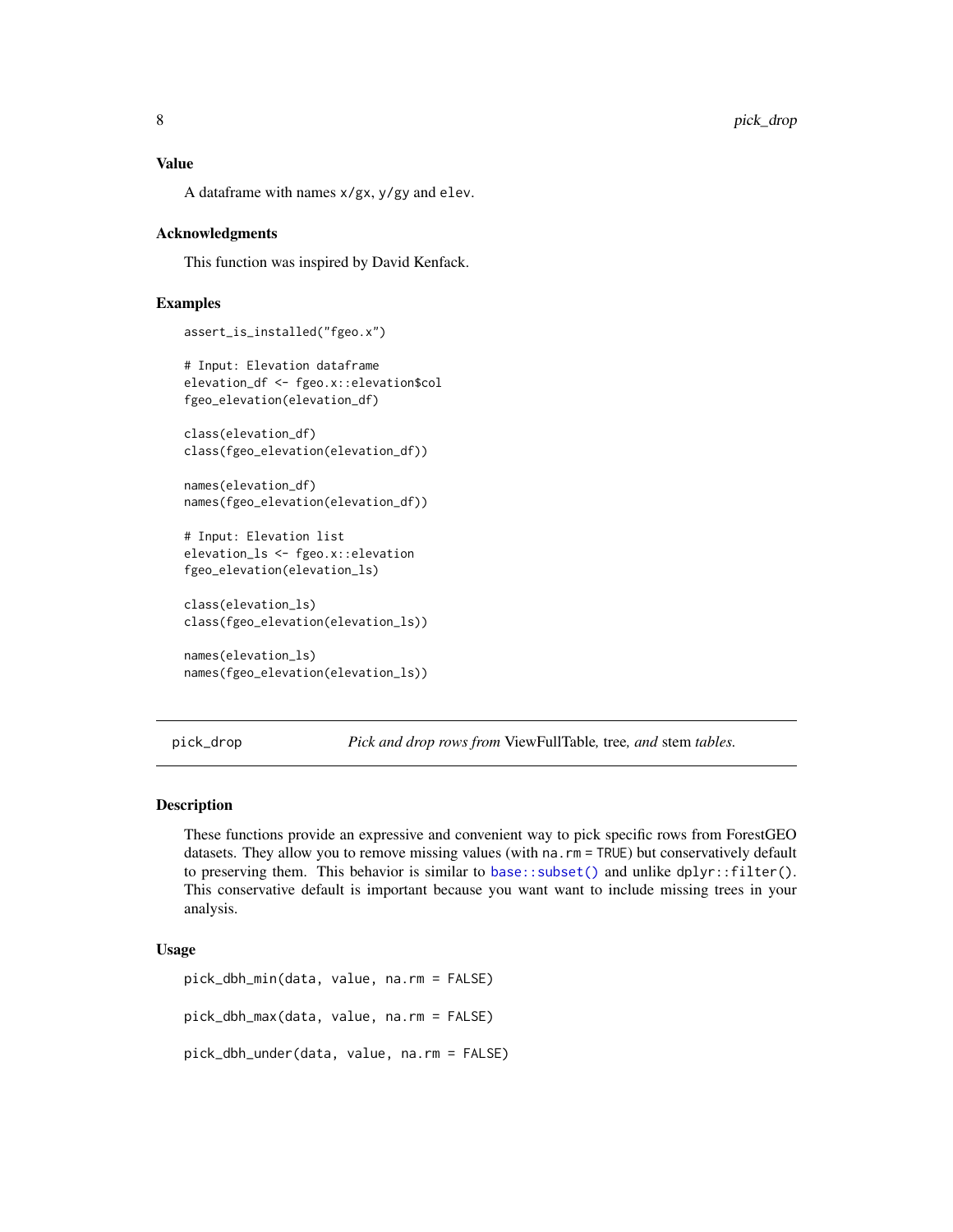```
pick_dbh_over(data, value, na.rm = FALSE)
pick_status(data, value, na.rm = FALSE)
drop_status(data, value, na.rm = FALSE)
```
#### Arguments

| data  | A ForestGEO-like dataframe: A ViewFullTable, tree or stem table.                                                  |
|-------|-------------------------------------------------------------------------------------------------------------------|
| value | An atomic vector; a single value against to compare each value of the variable<br>encoded in the function's name. |
| na.rm | Set to TRUE if you want to remove missing values from the variable encoded in<br>the function's name.             |

#### Value

A dataframe similar to .data but including only the rows with matching conditions.

#### See Also

dplyr::filter(), Extract ([).

Other functions for fgeo census and vft: [guess\\_plotdim\(](#page-0-0))

Other functions for fgeo census: [add\\_status\\_tree\(](#page-1-1)), [add\\_var\(](#page-3-1)), [guess\\_plotdim\(](#page-0-0))

Other functions for fgeo vft: [add\\_status\\_tree\(](#page-1-1)), [add\\_subquad\(](#page-2-1)), [add\\_var\(](#page-3-1)), [guess\\_plotdim\(](#page-0-0))

Other functions to pick or drop rows of a ForestGEO dataframe: [pick\\_main\\_stem\(](#page-9-1))

#### Examples

```
census <- tribble(
 ~dbh, ~status,
    0, "A",
   50, "A",
  100, "A",
   150, "A",
   NA, "M",
   NA, "D",
   NA, NA
 \lambda# < =pick_dbh_max(census, 100)
pick_dbh_max(census, 100, na.rm = TRUE)
# >=
pick_dbh_min(census, 100)
pick_dbh_min(census, 100, na.rm = TRUE)
```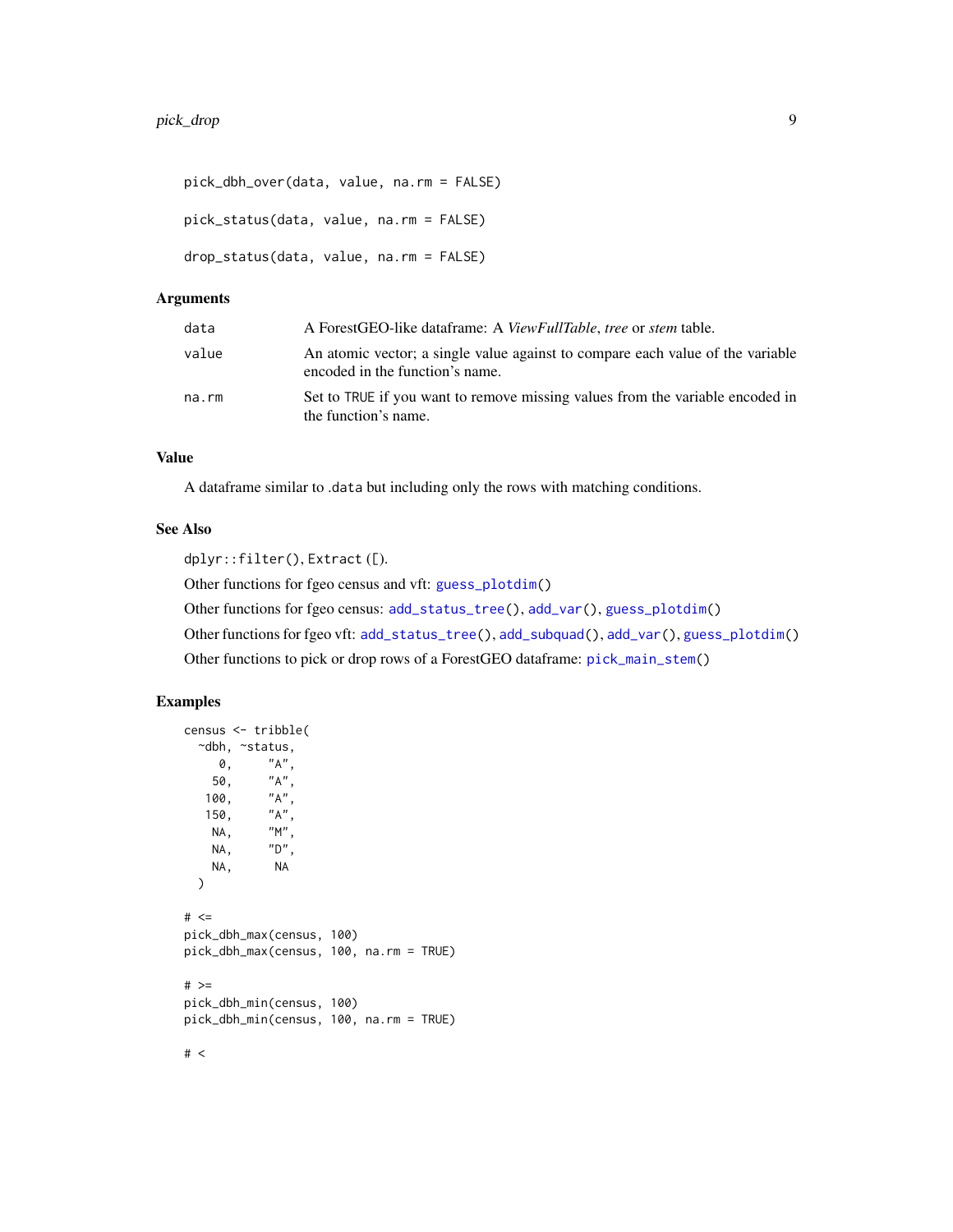```
pick_dbh_under(census, 100)
pick_dbh_under(census, 100, na.rm = TRUE)
# >
pick_dbh_over(census, 100)
pick_dbh_over(census, 100, na.rm = TRUE)
# Same, but `subset()` does not let you keep NAs.
subset(census, dbh > 100)
# ==pick_status(census, "A")
pick_status(census, "A", na.rm = TRUE)
# !=
drop_status(census, "D")
drop_status(census, "D", na.rm = TRUE)
# Compose
pick_dbh_over(
  drop_status(census, "D", na.rm = TRUE),
  100
)
# More readable as a pipiline
census %>%
  drop_status("D", na.rm = TRUE) %>%
  pick_dbh_over(100)
# Also works with ViewFullTables
vft <- tribble(
  ~DBH, ~Status,
    0, "alive",
   50, "alive",
   100, "alive",
   150, "alive",
   NA, "missing",
           "dead",
   NA, NA
)
pick_dbh_max(vft, 100)
pick_status(vft, "alive", na.rm = TRUE)
```
<span id="page-9-1"></span>pick\_main\_stem *Pick the main stem or main stemid(s) of each tree in each census.*

#### <span id="page-9-2"></span>Description

• [pick\\_main\\_stem\(\)](#page-9-1) picks a unique row for each treeID per census.

<span id="page-9-0"></span>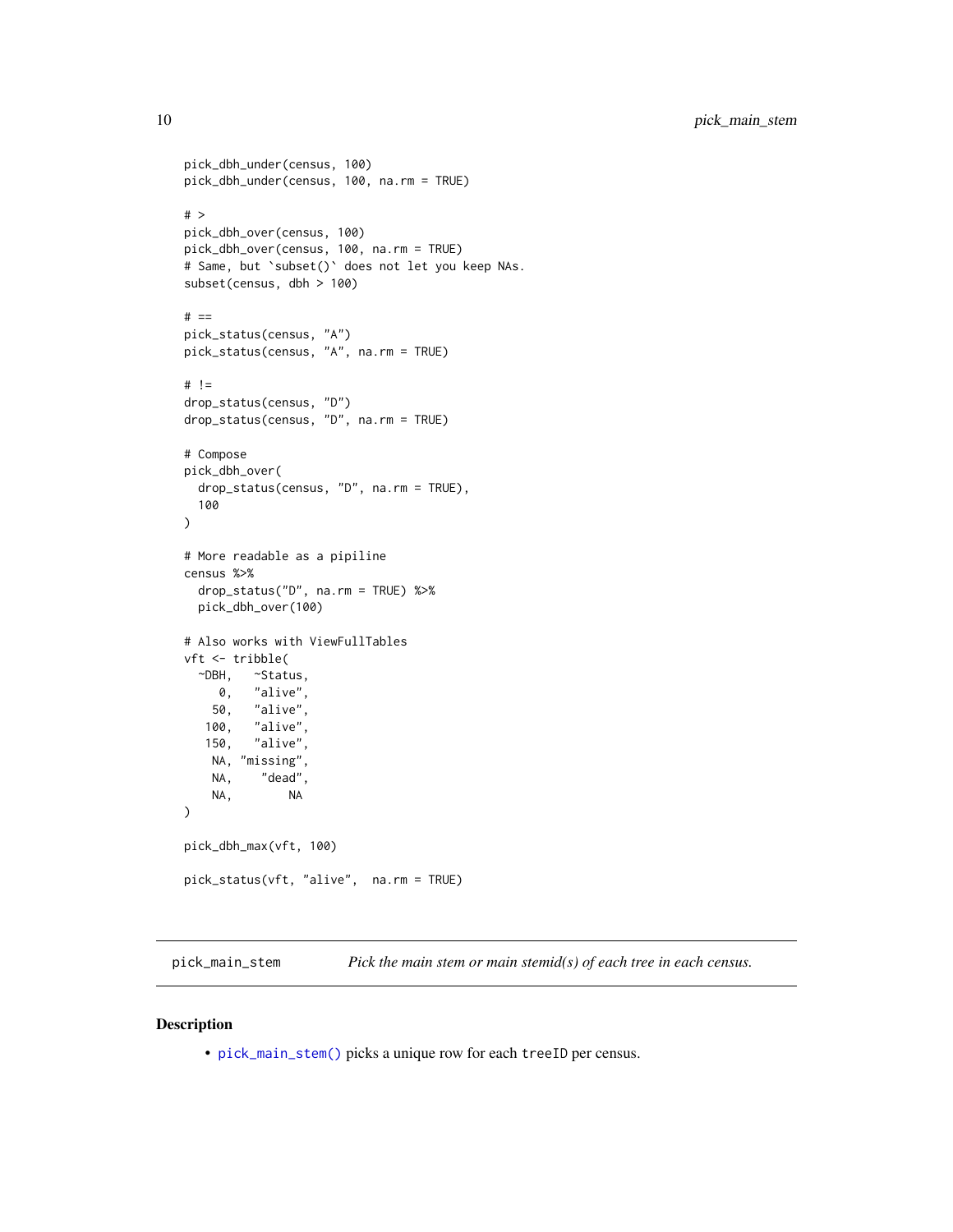#### <span id="page-10-0"></span>pick\_main\_stem 11

• [pick\\_main\\_stemid\(\)](#page-9-2) picks a unique row for each stemID per census. It is only useful when a single stem was measured twice in the same census, which sometimes happens to correct for the effect of large buttresses.

#### Usage

```
pick_main_stem(data)
```
pick\_main\_stemid(data)

#### Arguments

data A ForestGEO-like dataframe: A *ViewFullTable*, *tree* or *stem* table.

#### Details

- [pick\\_main\\_stem\(\)](#page-9-1) picks the main stem of each tree in each census. It collapses data of multistem trees by picking a single stem per treeid per censusid. From this group, it picks the stem at the top of a list sorted first by descending order of hom and then by descending order of dbh. This this corrects the effect of buttresses and picks the main stem. It ignores groups of grouped data and rejects data with multiple plots.
- [pick\\_main\\_stemid\(\)](#page-9-2) does one step less than [pick\\_main\\_stem\(\)](#page-9-1). It only picks the main stemid(s) of each tree in each census and keeps all stems per treeid. This is useful when calculating the total basal area of a tree, because you need to sum the basal area of each individual stem as well as sum only one of the potentially multiple measurements of each buttressed stem per census.

#### Value

A dataframe with a single plotname, and one row per per treeid per censusid.

#### Warning

These functions may be considerably slow. They are fastest if the data already has a single stem per treeid. They are slower with data containing multiple stems per treeid (per censusid), which is the main reason for using this function. The slowest scenario is when data also contains duplicated values of stemid per treeid (per censusid). This may happen if trees have buttresses, in which case these functions check every stem for potential duplicates and pick the one with the largest hom value.

For example, in a windows computer with 32 GB of RAM, a dataset with 2 million rows with multiple stems and buttresses took about 3 minutes to run. And a dataset with 2 million rows made up entirely of main stems took about ten seconds to run.

#### See Also

Other functions to pick or drop rows of a ForestGEO dataframe: [pick\\_drop](#page-7-1)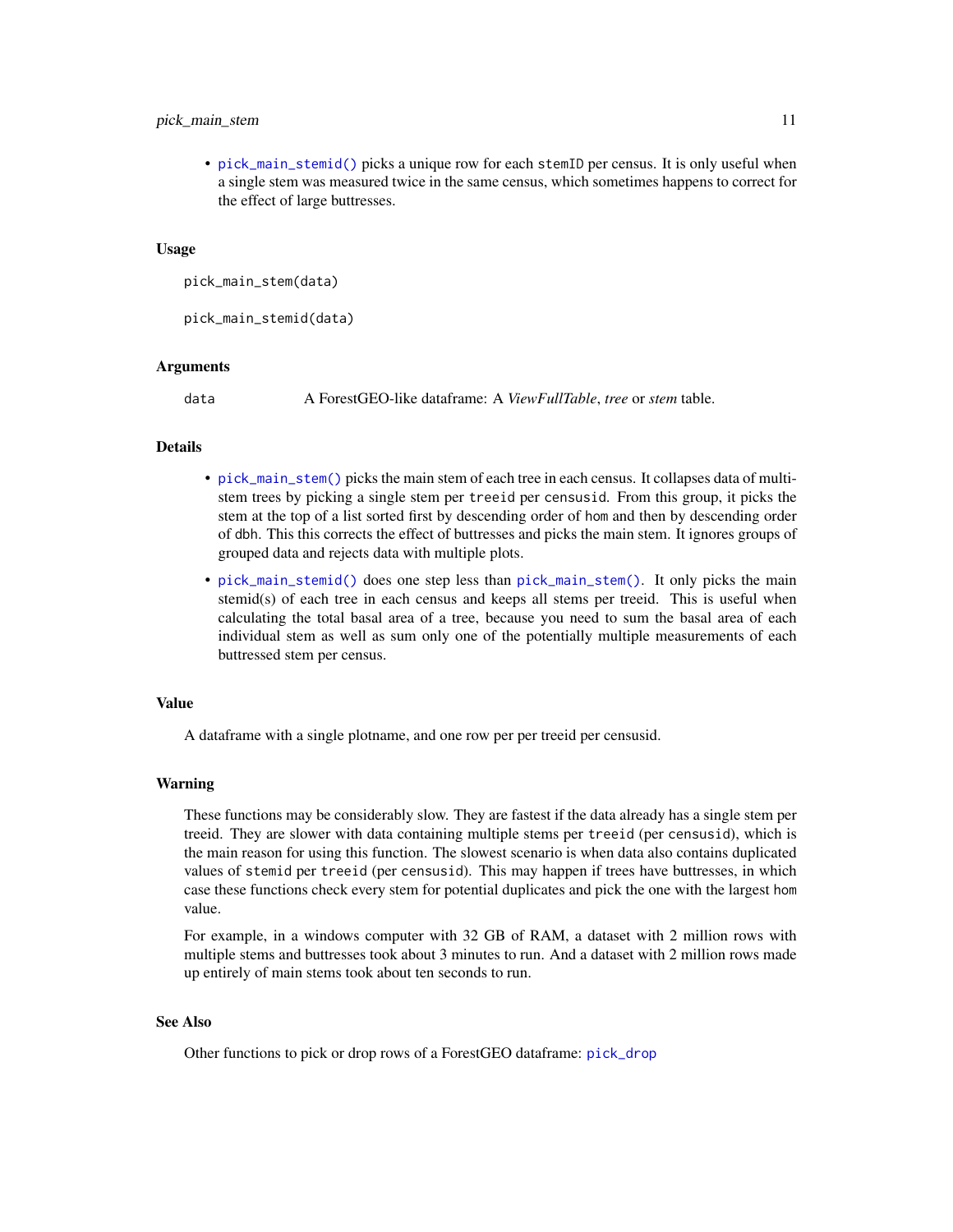#### Examples

```
# One `treeID` with multiple stems.
# `stemID == 1.1` has two measurements (due to buttresses).
# `stemID == 1.2` has a single measurement.
census <- tribble(
  ~sp, ~treeID, ~stemID, ~hom, ~dbh, ~CensusID,
                              140, 40, 1, # main stemID (max `hom`)"sp1", "1", "1.1", 140, 40, 1,<br>"sp1", "1", "1.1", 130, 60, 1,<br>"sp1", "1", "1.2", 130, 55, 1
  "sp1", "1", "1.2", 130, 55, 1 # main stemID (only one)
\mathcal{L}# Picks a unique row per unique `treeID`
pick_main_stem(census)
# Picks a unique row per unique `stemID`
pick_main_stemid(census)
```
<span id="page-11-1"></span>read\_vft *Import* ViewFullTable *or* ViewTaxonomy *data from a .tsv or .csv file.*

#### <span id="page-11-2"></span>Description

[read\\_vft\(\)](#page-11-1) and [read\\_taxa\(\)](#page-11-2) help you to read *ViewFullTable* and *ViewTaxonomy* data from text files delivered by the ForestGEO database. These functions avoid common problems about column separators, missing values, column names, and column types.

#### Usage

```
read_vft(file, delim = NULL, na = c("", "NA", "NULL"), ...)
read_taxa(file, delim = NULL, na = c("", "NA", "NULL"), ...)
```
#### Arguments

| file      | A path to a file.                                                                                                                                        |
|-----------|----------------------------------------------------------------------------------------------------------------------------------------------------------|
| delim     | Single character used to separate fields within a record. The default (delim =<br>NULL) is to guess between comma or tab $($ ", " or " $\setminus t$ "). |
| na        | Character vector of strings to interpret as missing values. Set this option to<br>character() to indicate no missing values.                             |
| $\ddotsc$ | Other arguments passed to $readr::read\_delim()$ .                                                                                                       |
|           |                                                                                                                                                          |

#### Value

A [tibble.](#page-0-0)

<span id="page-11-0"></span>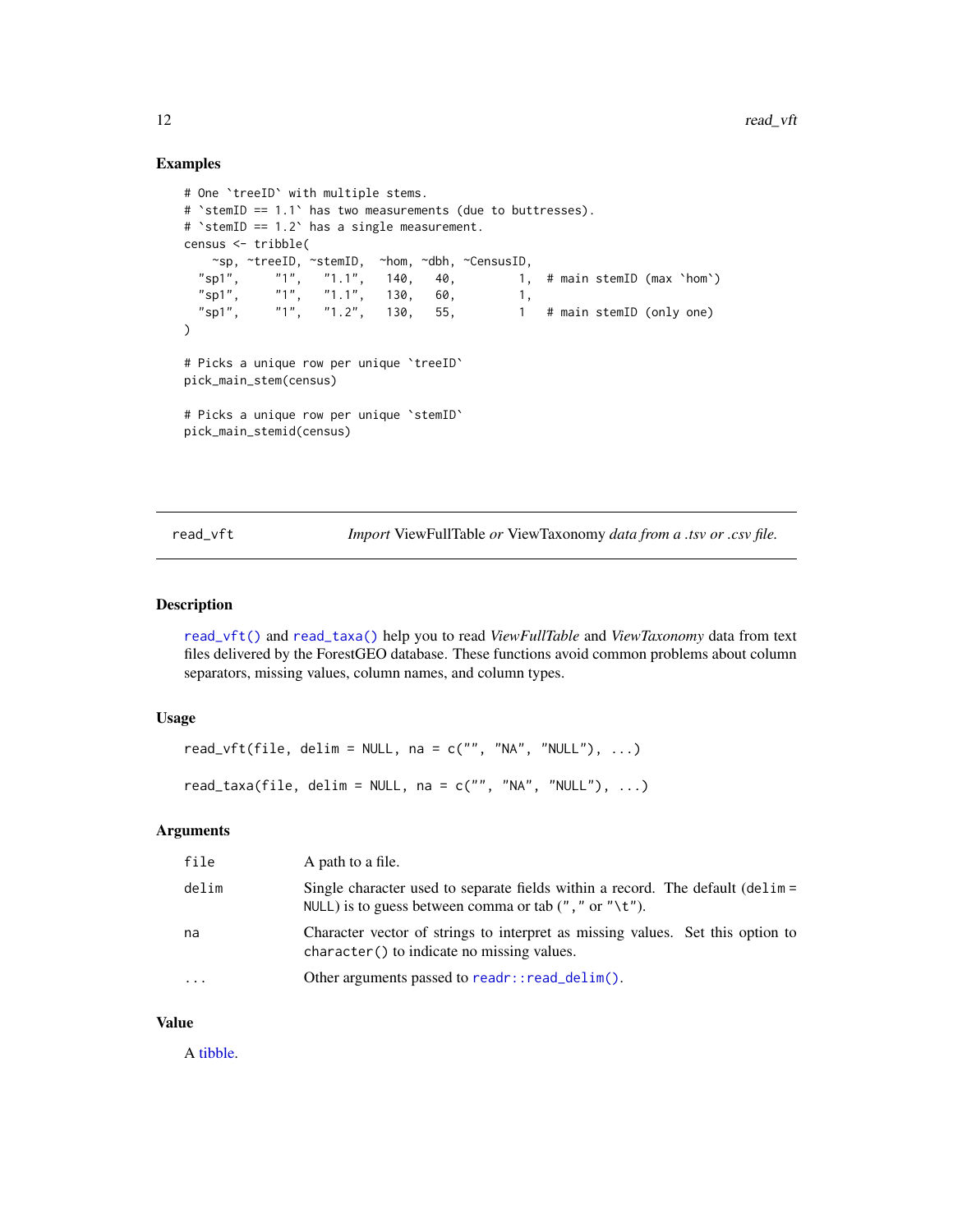#### <span id="page-12-0"></span>sanitize\_vft 13

#### Acknowledgments

Thanks to Shameema Jafferjee Esufali for inspiring the feature that automatically detects delim (issue 65).

#### See Also

[readr::read\\_delim\(\)](#page-0-0), [type\\_vft\(\)](#page-0-0), [type\\_taxa\(\)](#page-0-0).

Other functions to read text files delivered by ForestgGEO's database: [type\\_vft\(](#page-0-0))

#### Examples

```
assert_is_installed("fgeo.x")
library(fgeo.x)
example_path()
file_vft <- example_path("view/vft_4quad.csv")
read_vft(file_vft)
```
file\_taxa <- example\_path("view/taxa.csv") read\_taxa(file\_taxa)

sanitize\_vft *Fix common problems in* ViewFullTable *and* ViewTaxonomy *data.*

#### Description

These functions fix common problems of *ViewFullTable* and *ViewTaxonomy* data:

- Ensure that each column has the correct type.
- Ensure that missing values are represented with NAs not with the literal string "NULL".

#### Usage

```
sanitize_vft(.data, na = c("", "NA", "NULL"), ...)
sanitize_taxa(.data, na = c("", "NA", "NULL"), ...)
```
# Arguments

| .data                   | A dataframe; either a ForestGEO ViewFullTable (sanitize_vft()). or View-<br><i>Taxonomy</i> (sanitize_vft()).                |
|-------------------------|------------------------------------------------------------------------------------------------------------------------------|
| na                      | Character vector of strings to interpret as missing values. Set this option to<br>character() to indicate no missing values. |
| $\cdot$ $\cdot$ $\cdot$ | Arguments passed to readr:: $type_{convert}()$ .                                                                             |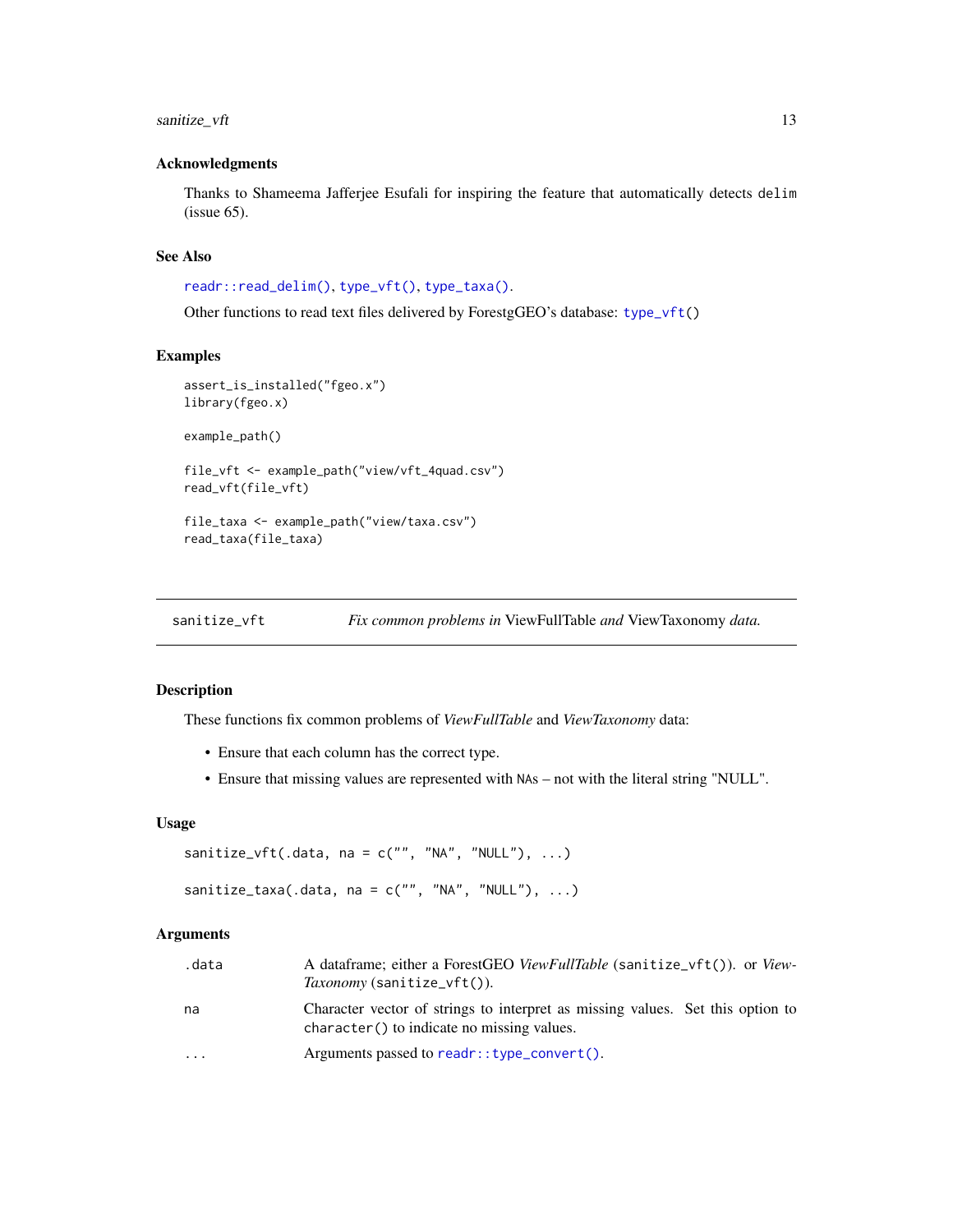#### <span id="page-13-0"></span>Value

A dataframe.

#### Acknowledgments

Thanks to Shameema Jafferjee Esufali for motivating this functions.

#### See Also

[read\\_vft\(\)](#page-11-1).

#### Examples

```
assert_is_installed("fgeo.x")
vft <- fgeo.x::vft_4quad
# Introduce problems to show how to fix them
# Bad column types
vft[] <- lapply(vft, as.character)
# Bad representation of missing values
vft$PlotName <- "NULL"
# "NULL" should be replaced by `NA` and `DBH` should be numeric
str(vft[c("PlotName", "DBH")])
# Fix
vft_sane <- sanitize_vft(vft)
str(vft_sane[c("PlotName", "DBH")])
taxa <- read.csv(fgeo.x::example_path("taxa.csv"))
# E.g. inserting bad column types
taxa[] <- lapply(taxa, as.character)
# E.g. inserting bad representation of missing values
taxa$SubspeciesID <- "NULL"
# "NULL" should be replaced by `NA` and `ViewID` should be integer
str(taxa[c("SubspeciesID", "ViewID")])
# Fix
taxa_sane <- sanitize_taxa(taxa)
```
str(taxa\_sane[c("SubspeciesID", "ViewID")])